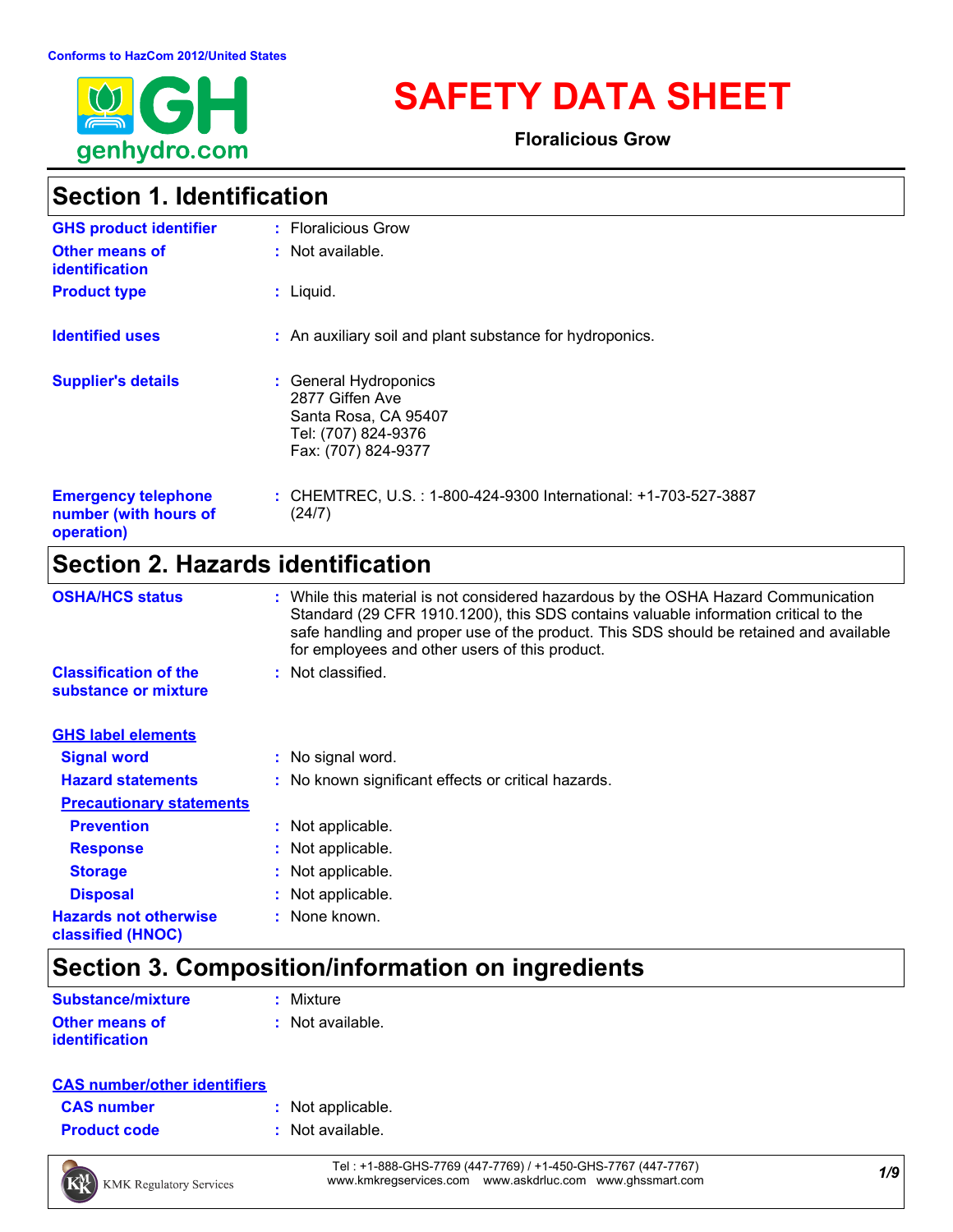

### **Section 3. Composition/information on ingredients**

| <b>Ingredient name</b> | הו        | <b>CAS number</b> |
|------------------------|-----------|-------------------|
| Humic acids            | $10 - 30$ | 1415-93-6         |

Any concentration shown as a range is to protect confidentiality or is due to batch variation.

**There are no additional ingredients present which, within the current knowledge of the supplier and in the concentrations applicable, are classified as hazardous to health or the environment and hence require reporting in this section.**

**Occupational exposure limits, if available, are listed in Section 8.**

#### **Section 4. First aid measures**

#### **Description of necessary first aid measures**

| Eye contact         | Immediately flush eyes with plenty of water, occasionally lifting the upper and lower<br>eyelids. Check for and remove any contact lenses. Get medical attention if irritation<br>occurs.                                                                                                                                                                                                                                                            |
|---------------------|------------------------------------------------------------------------------------------------------------------------------------------------------------------------------------------------------------------------------------------------------------------------------------------------------------------------------------------------------------------------------------------------------------------------------------------------------|
| <b>Inhalation</b>   | : Remove victim to fresh air and keep at rest in a position comfortable for breathing. If it<br>is suspected that fumes are still present, the rescuer should wear an appropriate mask<br>or self-contained breathing apparatus. If not breathing, if breathing is irregular or if<br>respiratory arrest occurs, provide artificial respiration or oxygen by trained personnel.<br>Maintain an open airway. Get medical attention if symptoms occur. |
| <b>Skin contact</b> | : Flush contaminated skin with plenty of water. Get medical attention if symptoms occur.                                                                                                                                                                                                                                                                                                                                                             |
| <b>Ingestion</b>    | : Wash out mouth with water. If material has been swallowed and the exposed person is<br>conscious, give small quantities of water to drink. Do not induce vomiting unless<br>directed to do so by medical personnel. Never give anything by mouth to an<br>unconscious person. Get medical attention if symptoms occur.                                                                                                                             |

#### **Most important symptoms/effects, acute and delayed**

| <b>Potential acute health effects</b> |                                                                                                                                                                            |
|---------------------------------------|----------------------------------------------------------------------------------------------------------------------------------------------------------------------------|
| Eye contact                           | : No known significant effects or critical hazards.                                                                                                                        |
| <b>Inhalation</b>                     | : No known significant effects or critical hazards.                                                                                                                        |
| <b>Skin contact</b>                   | : No known significant effects or critical hazards.                                                                                                                        |
| <b>Ingestion</b>                      | : No known significant effects or critical hazards.                                                                                                                        |
| <b>Over-exposure signs/symptoms</b>   |                                                                                                                                                                            |
| Eye contact                           | : No known significant effects or critical hazards.                                                                                                                        |
| <b>Inhalation</b>                     | : No known significant effects or critical hazards.                                                                                                                        |
| <b>Skin contact</b>                   | : No known significant effects or critical hazards.                                                                                                                        |
| <b>Ingestion</b>                      | : No known significant effects or critical hazards.                                                                                                                        |
|                                       | Indication of immediate medical attention and special treatment needed, if necessary                                                                                       |
| Notes to physician                    | : Treat symptomatically. Contact poison treatment specialist immediately if large<br>quantities have been ingested or inhaled.                                             |
| <b>Specific treatments</b>            | : No specific treatment.                                                                                                                                                   |
| <b>Protection of first-aiders</b>     | : If it is suspected that fumes are still present, the rescuer should wear an appropriate<br>mask or self-contained breathing apparatus. It may be dangerous to the person |

providing aid to give mouth-to-mouth resuscitation.

**See toxicological information (Section 11)**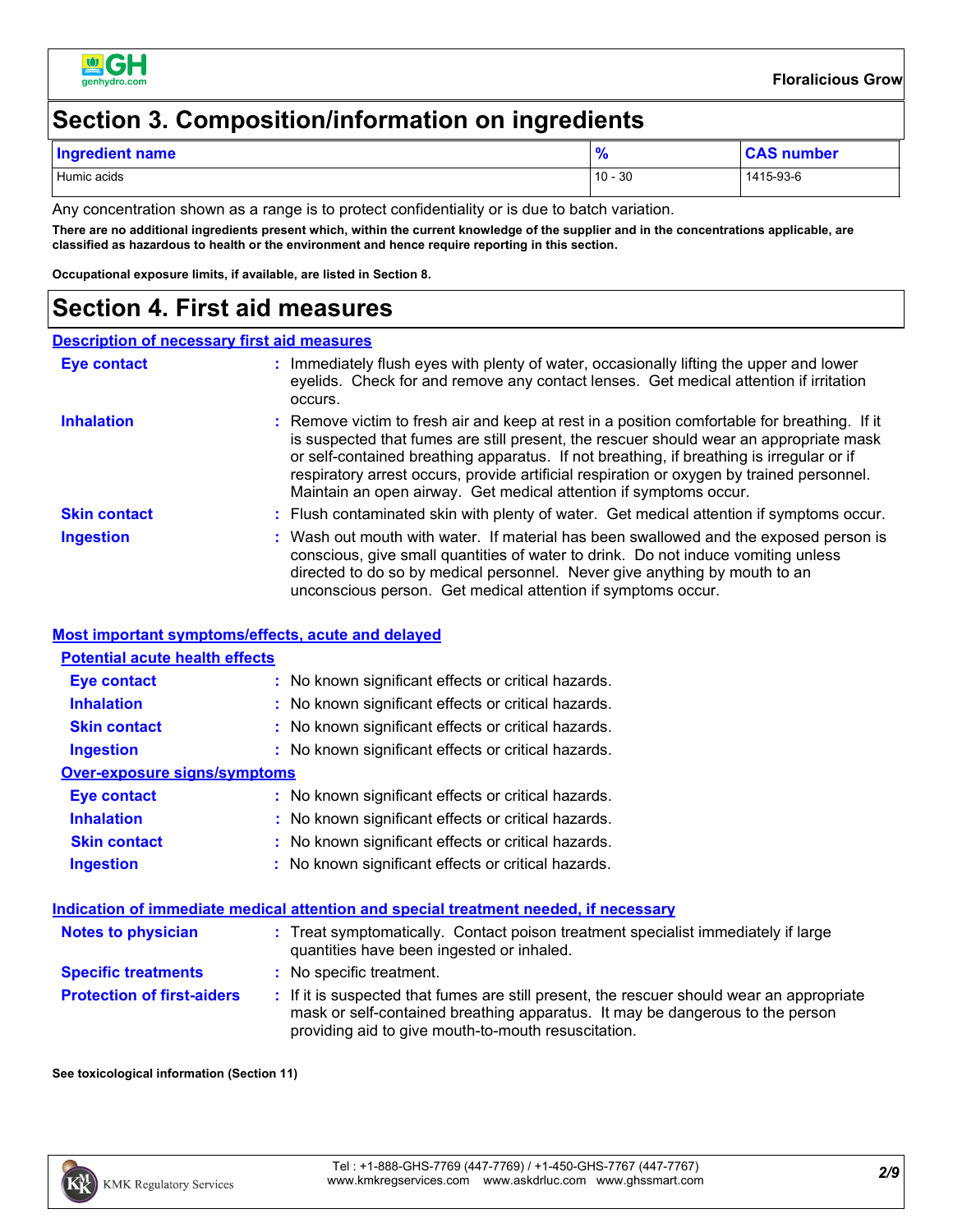

### **Section 5. Fire-fighting measures**

| <b>Extinguishing media</b>                               |                                                                                                                                                                          |
|----------------------------------------------------------|--------------------------------------------------------------------------------------------------------------------------------------------------------------------------|
| <b>Suitable extinguishing</b><br>media                   | : Use an extinguishing agent suitable for the surrounding fire.                                                                                                          |
| <b>Unsuitable extinguishing</b><br>media                 | : None known.                                                                                                                                                            |
| <b>Specific hazards arising</b><br>from the chemical     | : No specific fire or explosion hazard.                                                                                                                                  |
| <b>Hazardous thermal</b><br>decomposition products       | : Decomposition products may include the following materials:<br>sulfur oxides<br>metal oxide/oxides                                                                     |
| <b>Special protective actions</b><br>for fire-fighters   | : No special measures are required.                                                                                                                                      |
| <b>Special protective</b><br>equipment for fire-fighters | : Fire-fighters should wear appropriate protective equipment and self-contained breathing<br>apparatus (SCBA) with a full face-piece operated in positive pressure mode. |

#### **Section 6. Accidental release measures**

#### **Environmental precautions Personal precautions, protective equipment and emergency procedures :** Avoid dispersal of spilled material and runoff and contact with soil, waterways, drains **:** Avoid breathing vapor or mist. Provide adequate ventilation. Wear appropriate respirator when ventilation is inadequate. Put on appropriate personal protective equipment. and sewers. Inform the relevant authorities if the product has caused environmental pollution (sewers, waterways, soil or air). **Methods and materials for containment and cleaning up For non-emergency personnel For emergency responders :** If specialized clothing is required to deal with the spillage, take note of any information in Section 8 on suitable and unsuitable materials. See also the information in "For nonemergency personnel". **Spill** Stop leak if without risk. Move containers from spill area. Prevent entry into sewers, water courses, basements or confined areas. Wash spillages into an effluent treatment plant or proceed as follows. Contain and collect spillage with non-combustible, absorbent material e.g. sand, earth, vermiculite or diatomaceous earth and place in container for disposal according to local regulations (see Section 13). Dispose of via a

### **Section 7. Handling and storage**

#### **Precautions for safe handling**

| <b>Protective measures</b>                       | : Put on appropriate personal protective equipment (see Section 8).                                                                                                                                                                                                    |
|--------------------------------------------------|------------------------------------------------------------------------------------------------------------------------------------------------------------------------------------------------------------------------------------------------------------------------|
| <b>Advice on general</b><br>occupational hygiene | : Eating, drinking and smoking should be prohibited in areas where this material is<br>handled, stored and processed. Workers should wash hands and face before eating,<br>drinking and smoking. See also Section 8 for additional information on hygiene<br>measures. |

information and Section 13 for waste disposal.



licensed waste disposal contractor. Note: see Section 1 for emergency contact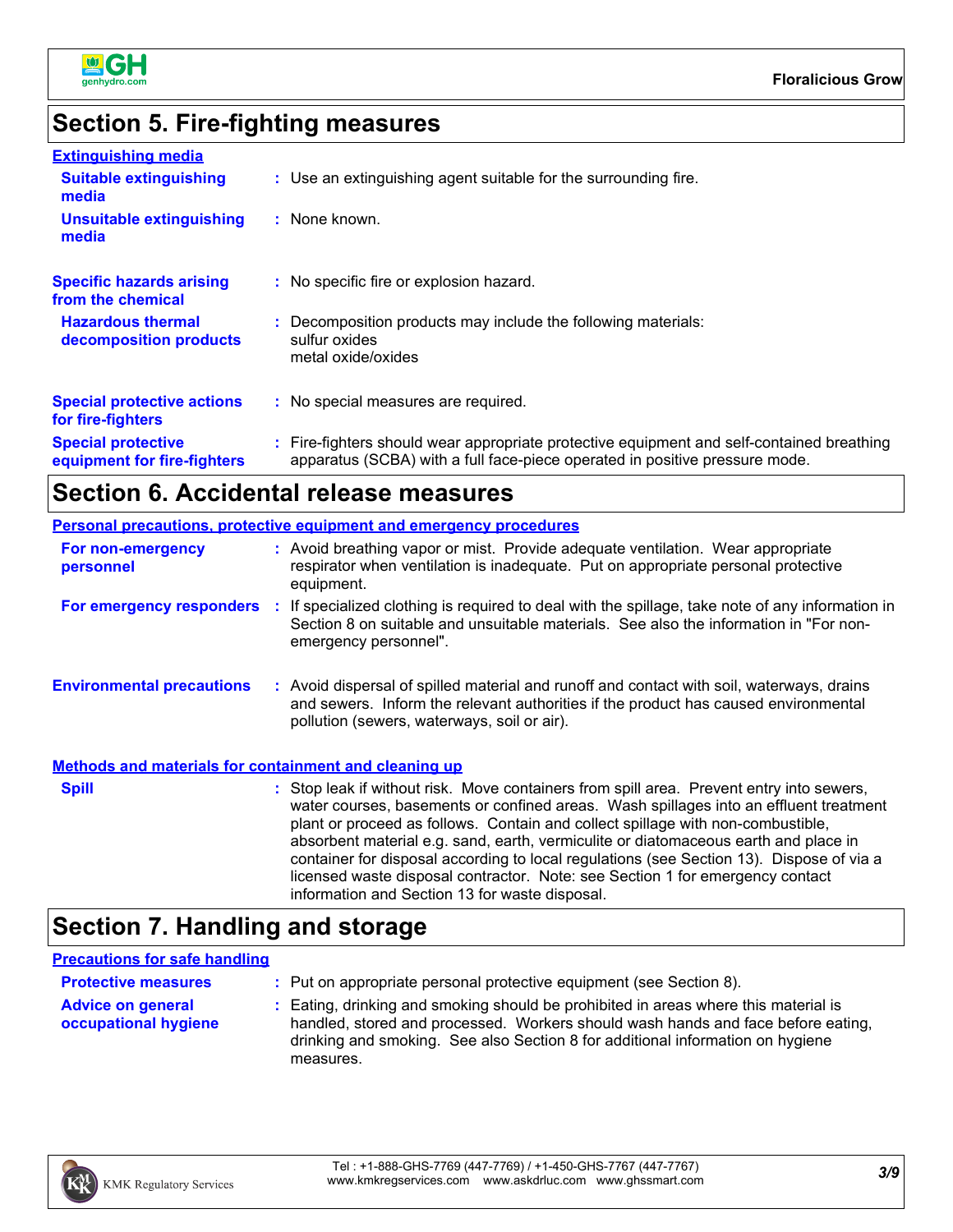

### **Section 7. Handling and storage**

|                          | <b>Conditions for safe storage, :</b> Store in accordance with local regulations. Store in original container protected from |
|--------------------------|------------------------------------------------------------------------------------------------------------------------------|
| including any            | direct sunlight in a dry, cool and well-ventilated area, away from incompatible materials                                    |
| <b>incompatibilities</b> | (see Section 10) and food and drink. Keep container tightly closed and sealed until                                          |
|                          | ready for use. Containers that have been opened must be carefully resealed and kept                                          |
|                          | upright to prevent leakage. Do not store in unlabeled containers. Use appropriate                                            |
|                          | containment to avoid environmental contamination.                                                                            |

#### **Section 8. Exposure controls/personal protection**

| <b>Control parameters</b>                  |                                                                                                                                                                                                                                                                                                                                                                                                 |
|--------------------------------------------|-------------------------------------------------------------------------------------------------------------------------------------------------------------------------------------------------------------------------------------------------------------------------------------------------------------------------------------------------------------------------------------------------|
| <b>Occupational exposure limits</b>        |                                                                                                                                                                                                                                                                                                                                                                                                 |
| None.                                      |                                                                                                                                                                                                                                                                                                                                                                                                 |
| <b>Appropriate engineering</b><br>controls | : Good general ventilation should be sufficient to control worker exposure to airborne<br>contaminants.                                                                                                                                                                                                                                                                                         |
| <b>Environmental exposure</b><br>controls  | : Emissions from ventilation or work process equipment should be checked to ensure<br>they comply with the requirements of environmental protection legislation.                                                                                                                                                                                                                                |
| <b>Individual protection measures</b>      |                                                                                                                                                                                                                                                                                                                                                                                                 |
| <b>Hygiene measures</b>                    | Wash hands, forearms and face thoroughly after handling chemical products, before<br>eating, smoking and using the lavatory and at the end of the working period.<br>Appropriate techniques should be used to remove potentially contaminated clothing.<br>Wash contaminated clothing before reusing. Ensure that eyewash stations and safety<br>showers are close to the workstation location. |
| <b>Eye/face protection</b>                 | Safety eyewear complying with an approved standard should be used when a risk<br>assessment indicates this is necessary to avoid exposure to liquid splashes, mists,<br>gases or dusts. If contact is possible, the following protection should be worn, unless<br>the assessment indicates a higher degree of protection: safety glasses with side-shields.                                    |
| <b>Skin protection</b>                     |                                                                                                                                                                                                                                                                                                                                                                                                 |
| <b>Hand protection</b>                     | : Chemical-resistant, impervious gloves complying with an approved standard should be<br>worn at all times when handling chemical products if a risk assessment indicates this is<br>necessary.                                                                                                                                                                                                 |
| <b>Body protection</b>                     | Personal protective equipment for the body should be selected based on the task being<br>÷.<br>performed and the risks involved and should be approved by a specialist before<br>handling this product.                                                                                                                                                                                         |
| <b>Other skin protection</b>               | : Appropriate footwear and any additional skin protection measures should be selected<br>based on the task being performed and the risks involved and should be approved by a<br>specialist before handling this product.                                                                                                                                                                       |
| <b>Respiratory protection</b>              | Based on the hazard and potential for exposure, select a respirator that meets the<br>t.<br>appropriate standard or certification. Respirators must be used according to a<br>respiratory protection program to ensure proper fitting, training, and other important<br>aspects of use.                                                                                                         |

### **Section 9. Physical and chemical properties**

| <b>Appearance</b>     |                         |
|-----------------------|-------------------------|
| <b>Physical state</b> | $:$ Liquid.             |
| <b>Color</b>          | $:$ Black.              |
| <b>Odor</b>           | : Soy odor. [Slight]    |
| <b>Odor threshold</b> | : Not available.        |
| pH                    | $: 5.7 \text{ to } 6.2$ |
| <b>Melting point</b>  | : Not available.        |
|                       |                         |



*4/9* Tel : +1-888-GHS-7769 (447-7769) / +1-450-GHS-7767 (447-7767) www.kmkregservices.com www.askdrluc.com www.ghssmart.com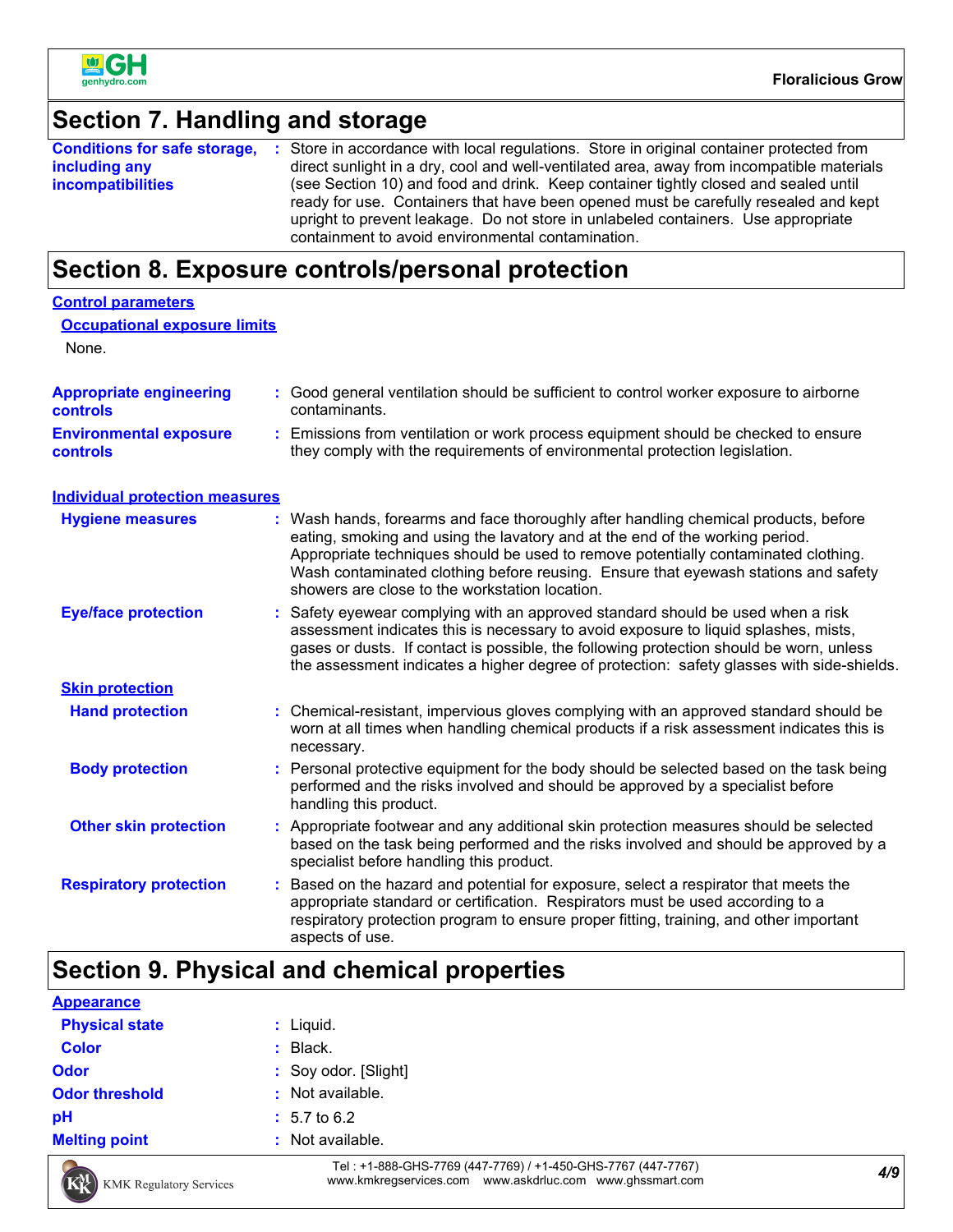

### **Section 9. Physical and chemical properties**

| <b>Boiling point</b>                              | : $100^{\circ}$ C (212 $^{\circ}$ F) |
|---------------------------------------------------|--------------------------------------|
| <b>Flash point</b>                                | $:$ Not available.                   |
| <b>Evaporation rate</b>                           | : Not available.                     |
| <b>Flammability (solid, gas)</b>                  | : Not available.                     |
| Lower and upper explosive<br>(flammable) limits   | $:$ Not available.                   |
| <b>Vapor pressure</b>                             | $:$ Not available.                   |
| <b>Vapor density</b>                              | : Not available.                     |
| <b>Relative density</b>                           | : 1.2                                |
| <b>Solubility</b>                                 | : Soluble in water.                  |
| <b>Partition coefficient: n-</b><br>octanol/water | $:$ Not available.                   |
| <b>Auto-ignition temperature</b>                  | $:$ Not available.                   |
| <b>Decomposition temperature</b>                  | $:$ Not available.                   |
| <b>Viscosity</b>                                  | : Not available.                     |
| <b>Volatility</b>                                 | $:$ Not available.                   |

# **Section 10. Stability and reactivity**

| <b>Reactivity</b>                                   | : No specific test data related to reactivity available for this product or its ingredients.              |
|-----------------------------------------------------|-----------------------------------------------------------------------------------------------------------|
| <b>Chemical stability</b>                           | : The product is stable.                                                                                  |
| <b>Possibility of hazardous</b><br><b>reactions</b> | : Under normal conditions of storage and use, hazardous reactions will not occur.                         |
| <b>Conditions to avoid</b>                          | : No specific data.                                                                                       |
| Incompatible materials                              | : Reactive or incompatible with the following materials: oxidizing materials.                             |
| <b>Hazardous decomposition</b><br>products          | : Under normal conditions of storage and use, hazardous decomposition products should<br>not be produced. |

# **Section 11. Toxicological information**

| <b>Information on toxicological effects</b>      |
|--------------------------------------------------|
| <b>Acute toxicity</b>                            |
| There is no data available.                      |
| <u><b>Irritation/Corrosion</b></u>               |
| There is no data available.                      |
| <b>Sensitization</b>                             |
| There is no data available.                      |
| <b>Carcinogenicity</b>                           |
| There is no data available.                      |
| Specific target organ toxicity (single exposure) |

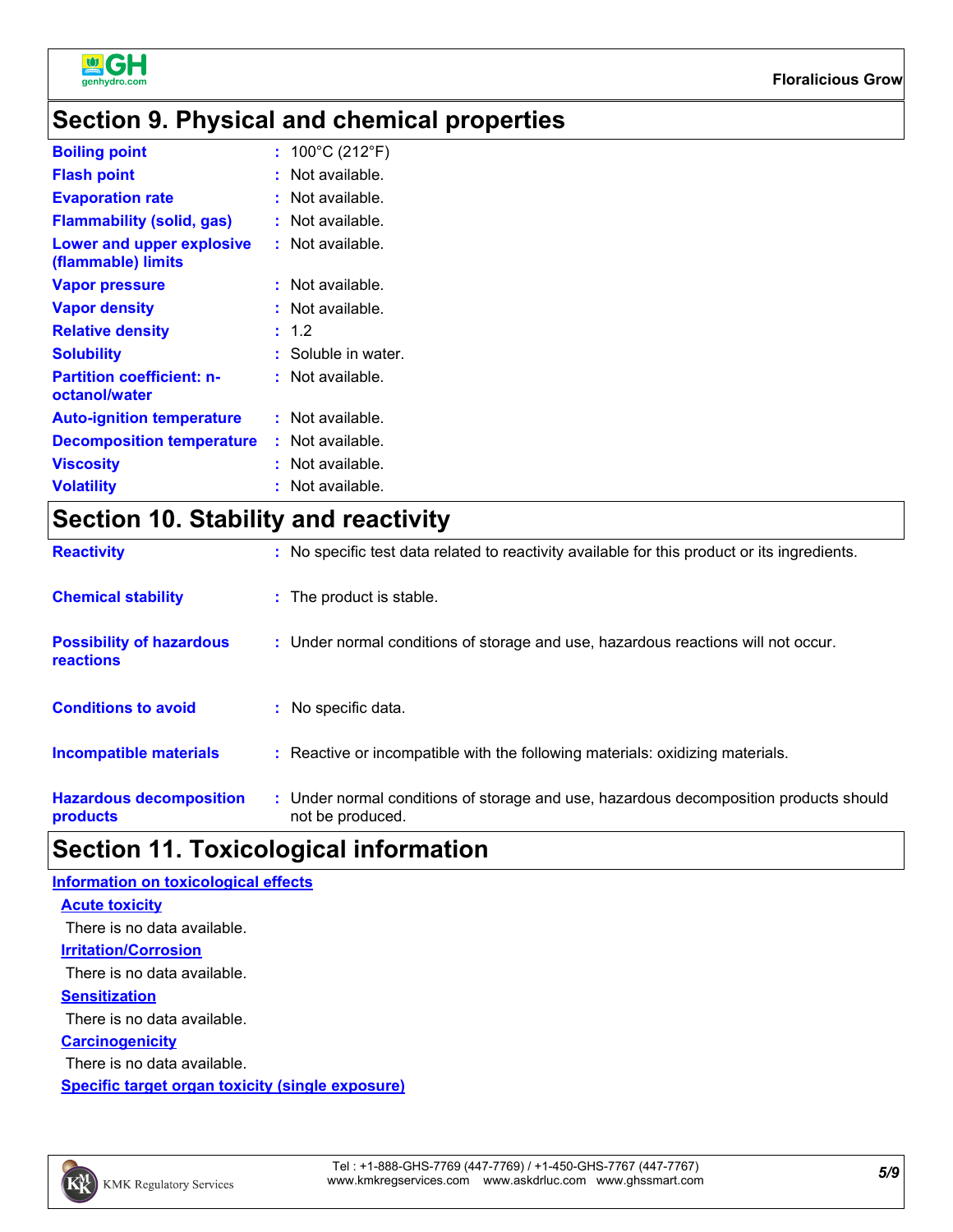

# **Section 11. Toxicological information**

| <b>Name</b>                                                                              |            | <b>Category</b>                                     | <b>Route of</b><br>exposure  | <b>Target organs</b> |
|------------------------------------------------------------------------------------------|------------|-----------------------------------------------------|------------------------------|----------------------|
| Humic acids                                                                              | Category 3 | Not applicable.                                     | Respiratory tract irritation |                      |
| <b>Specific target organ toxicity (repeated exposure)</b>                                |            |                                                     |                              |                      |
| There is no data available.                                                              |            |                                                     |                              |                      |
| <b>Aspiration hazard</b><br>There is no data available.                                  |            |                                                     |                              |                      |
| <b>Information on the likely</b><br>routes of exposure                                   |            | : Dermal contact. Eye contact. Ingestion.           |                              |                      |
| <b>Potential acute health effects</b>                                                    |            |                                                     |                              |                      |
| <b>Eye contact</b>                                                                       |            | : No known significant effects or critical hazards. |                              |                      |
| <b>Inhalation</b>                                                                        |            | : No known significant effects or critical hazards. |                              |                      |
| <b>Skin contact</b>                                                                      |            | : No known significant effects or critical hazards. |                              |                      |
| <b>Ingestion</b>                                                                         |            | : No known significant effects or critical hazards. |                              |                      |
| Symptoms related to the physical, chemical and toxicological characteristics             |            |                                                     |                              |                      |
| <b>Eye contact</b>                                                                       |            | : No known significant effects or critical hazards. |                              |                      |
| <b>Inhalation</b>                                                                        |            | : No known significant effects or critical hazards. |                              |                      |
| <b>Skin contact</b>                                                                      |            | : No known significant effects or critical hazards. |                              |                      |
| <b>Ingestion</b>                                                                         |            | : No known significant effects or critical hazards. |                              |                      |
| Delayed and immediate effects and also chronic effects from short and long term exposure |            |                                                     |                              |                      |
| <b>Short term exposure</b>                                                               |            |                                                     |                              |                      |
| <b>Potential immediate</b><br>effects                                                    |            | : No known significant effects or critical hazards. |                              |                      |
| <b>Potential delayed effects</b>                                                         |            | : No known significant effects or critical hazards. |                              |                      |
| Long term exposure                                                                       |            |                                                     |                              |                      |
| <b>Potential immediate</b><br>effects                                                    |            | : No known significant effects or critical hazards. |                              |                      |
| <b>Potential delayed effects :</b> No known significant effects or critical hazards.     |            |                                                     |                              |                      |
| <b>Potential chronic health effects</b>                                                  |            |                                                     |                              |                      |
| <b>General</b>                                                                           |            | : No known significant effects or critical hazards. |                              |                      |
| <b>Carcinogenicity</b>                                                                   |            | : No known significant effects or critical hazards. |                              |                      |
| <b>Mutagenicity</b>                                                                      |            | : No known significant effects or critical hazards. |                              |                      |
| <b>Teratogenicity</b>                                                                    |            | : No known significant effects or critical hazards. |                              |                      |
| <b>Developmental effects</b>                                                             |            | : No known significant effects or critical hazards. |                              |                      |
| <b>Fertility effects</b>                                                                 |            | : No known significant effects or critical hazards. |                              |                      |
| <b>Numerical measures of toxicity</b>                                                    |            |                                                     |                              |                      |
| <b>Acute toxicity estimates</b>                                                          |            |                                                     |                              |                      |
| Thare is no data augustable                                                              |            |                                                     |                              |                      |

There is no data available.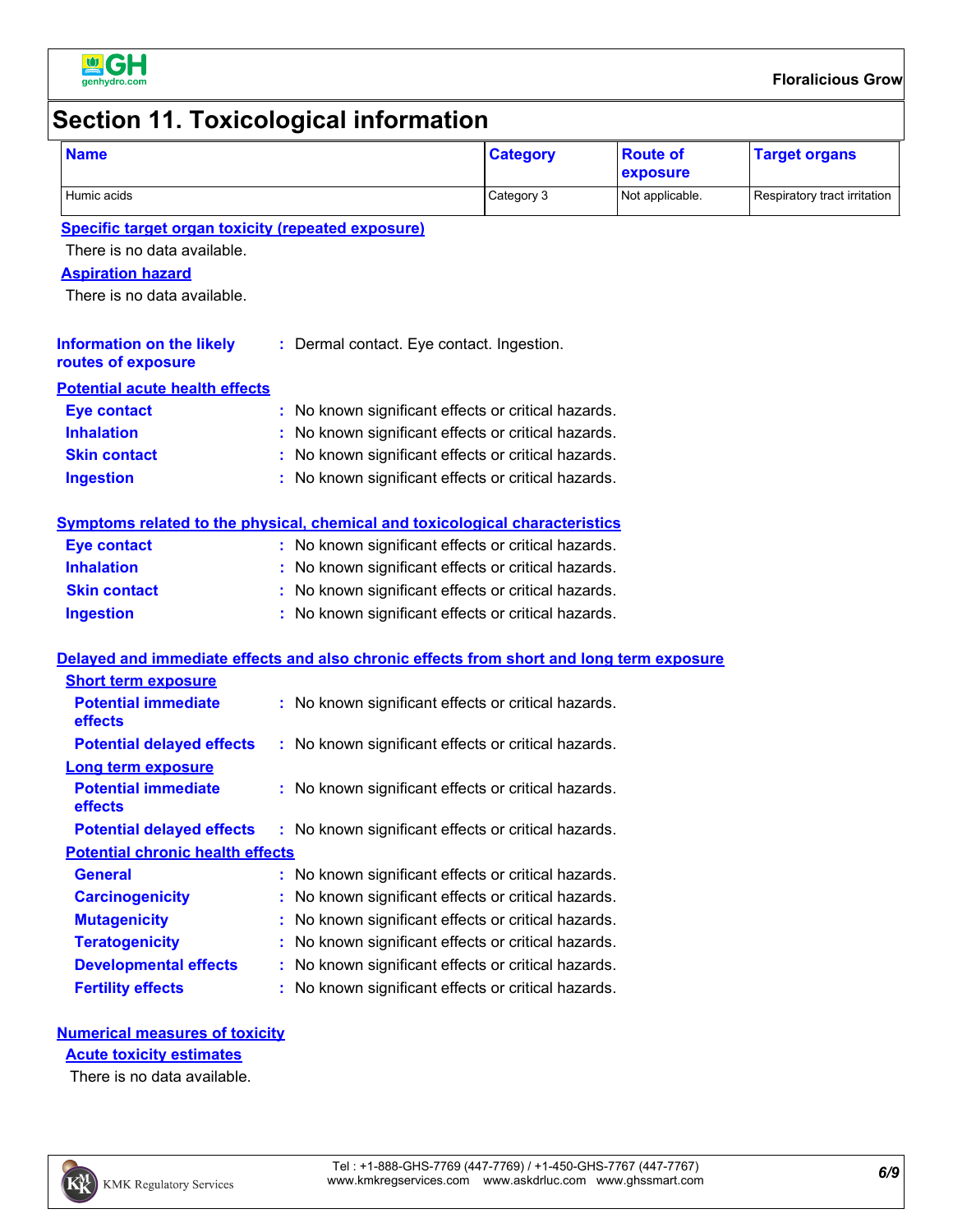

### **Section 12. Ecological information**

#### **Toxicity**

There is no data available.

#### **Persistence and degradability**

There is no data available.

| <b>Bioaccumulative potential</b>                 |                                          |
|--------------------------------------------------|------------------------------------------|
| There is no data available.                      |                                          |
| <b>Mobility in soil</b>                          |                                          |
| <b>Soil/water partition</b><br>coefficient (Koc) | $\therefore$ There is no data available. |

| <b>Other adverse effects</b> | : No known significant effects or critical hazards. |
|------------------------------|-----------------------------------------------------|
|------------------------------|-----------------------------------------------------|

### **Section 13. Disposal considerations**

# **Section 14. Transport information**

|                                      | <b>DOT Classification</b> | <b>IMDG</b>              | <b>IATA</b>                  |
|--------------------------------------|---------------------------|--------------------------|------------------------------|
| <b>UN number</b>                     | Not regulated.            | Not regulated.           | Not regulated.               |
| <b>UN proper</b><br>shipping name    |                           |                          |                              |
| <b>Transport</b><br>hazard class(es) | $\overline{\phantom{0}}$  |                          | $\qquad \qquad \blacksquare$ |
| <b>Packing group</b>                 | $\blacksquare$            | $\overline{\phantom{0}}$ | $\qquad \qquad \blacksquare$ |
| <b>Environmental</b><br>hazards      | No.                       | No.                      | No.                          |
| <b>Additional</b><br>information     |                           |                          |                              |

**AERG :** Not applicable

**Special precautions for user Transport within user's premises:** always transport in closed containers that are **:** upright and secure. Ensure that persons transporting the product know what to do in the event of an accident or spillage.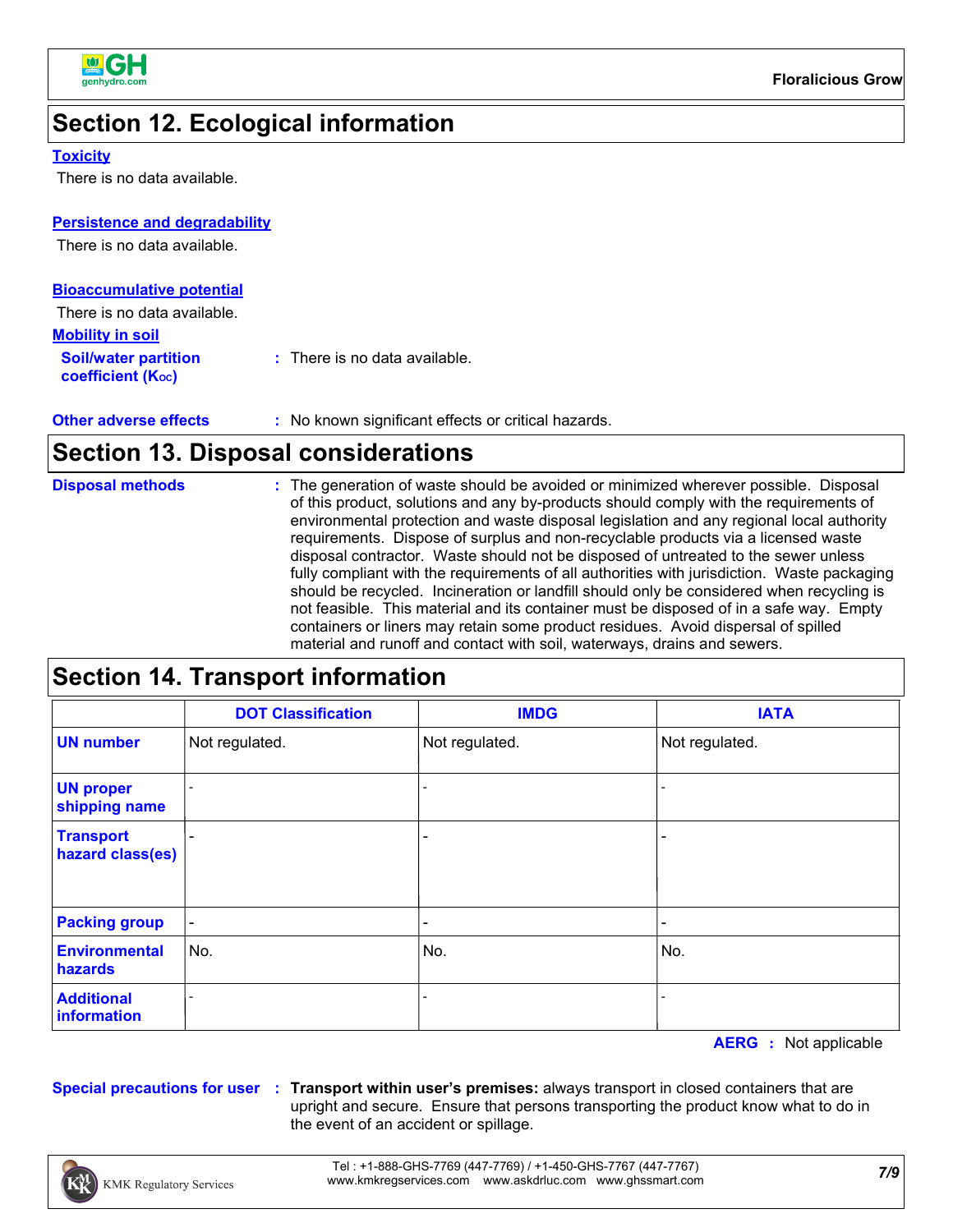

#### **Section 14. Transport information**

**Transport in bulk according to Annex II of MARPOL and the IBC Code :** Not available.

#### **Section 15. Regulatory information**

| <b>U.S. Federal regulations</b>                                                   |                   |               |                       | : TSCA 8(a) CDR Exempt/Partial exemption: Not determined<br>United States inventory (TSCA 8b): Not determined.<br>Clean Water Act (CWA) 311: Phosphoric acid |                 |                                                 |                                                 |
|-----------------------------------------------------------------------------------|-------------------|---------------|-----------------------|--------------------------------------------------------------------------------------------------------------------------------------------------------------|-----------------|-------------------------------------------------|-------------------------------------------------|
| <b>Clean Air Act Section 112</b><br>(b) Hazardous Air<br><b>Pollutants (HAPs)</b> | : Not listed      |               |                       |                                                                                                                                                              |                 |                                                 |                                                 |
| <b>Clean Air Act Section 602</b><br><b>Class I Substances</b>                     | : Not listed      |               |                       |                                                                                                                                                              |                 |                                                 |                                                 |
| <b>Clean Air Act Section 602</b><br><b>Class II Substances</b>                    | : Not listed      |               |                       |                                                                                                                                                              |                 |                                                 |                                                 |
| <b>DEA List I Chemicals</b><br>(Precursor Chemicals)                              | : Not listed      |               |                       |                                                                                                                                                              |                 |                                                 |                                                 |
| <b>DEA List II Chemicals</b><br><b>(Essential Chemicals)</b>                      | : Not listed      |               |                       |                                                                                                                                                              |                 |                                                 |                                                 |
| <b>SARA 302/304</b><br><b>Composition/information on ingredients</b>              |                   |               |                       |                                                                                                                                                              |                 |                                                 |                                                 |
| No products were found.                                                           |                   |               |                       |                                                                                                                                                              |                 |                                                 |                                                 |
| <b>SARA 304 RQ</b>                                                                | : Not applicable. |               |                       |                                                                                                                                                              |                 |                                                 |                                                 |
| <b>SARA 311/312</b>                                                               |                   |               |                       |                                                                                                                                                              |                 |                                                 |                                                 |
| <b>Classification</b><br><b>Composition/information on ingredients</b>            | : Not applicable. |               |                       |                                                                                                                                                              |                 |                                                 |                                                 |
|                                                                                   |                   |               |                       |                                                                                                                                                              |                 |                                                 |                                                 |
| <b>Name</b>                                                                       |                   | $\frac{9}{6}$ | <b>Fire</b><br>hazard | <b>Sudden</b><br>release of<br>pressure                                                                                                                      | <b>Reactive</b> | <b>Immediate</b><br>(acute)<br>health<br>hazard | <b>Delayed</b><br>(chronic)<br>health<br>hazard |
| Humic acids                                                                       |                   | $10 - 30$     | No.                   | No.                                                                                                                                                          | No.             | Yes.                                            | No.                                             |

#### **SARA 313**

No products were found.

#### **State regulations**

- **Massachusetts**
- 
- 
- None of the components are listed. **:**
- 
- 
- 
- 
- 
- **New York :** None of the components are listed.
	-
- **New Jersey :** None of the components are listed.
	-
- **California Prop. 65**
- **Pennsylvania :** None of the components are listed.

No products were found.